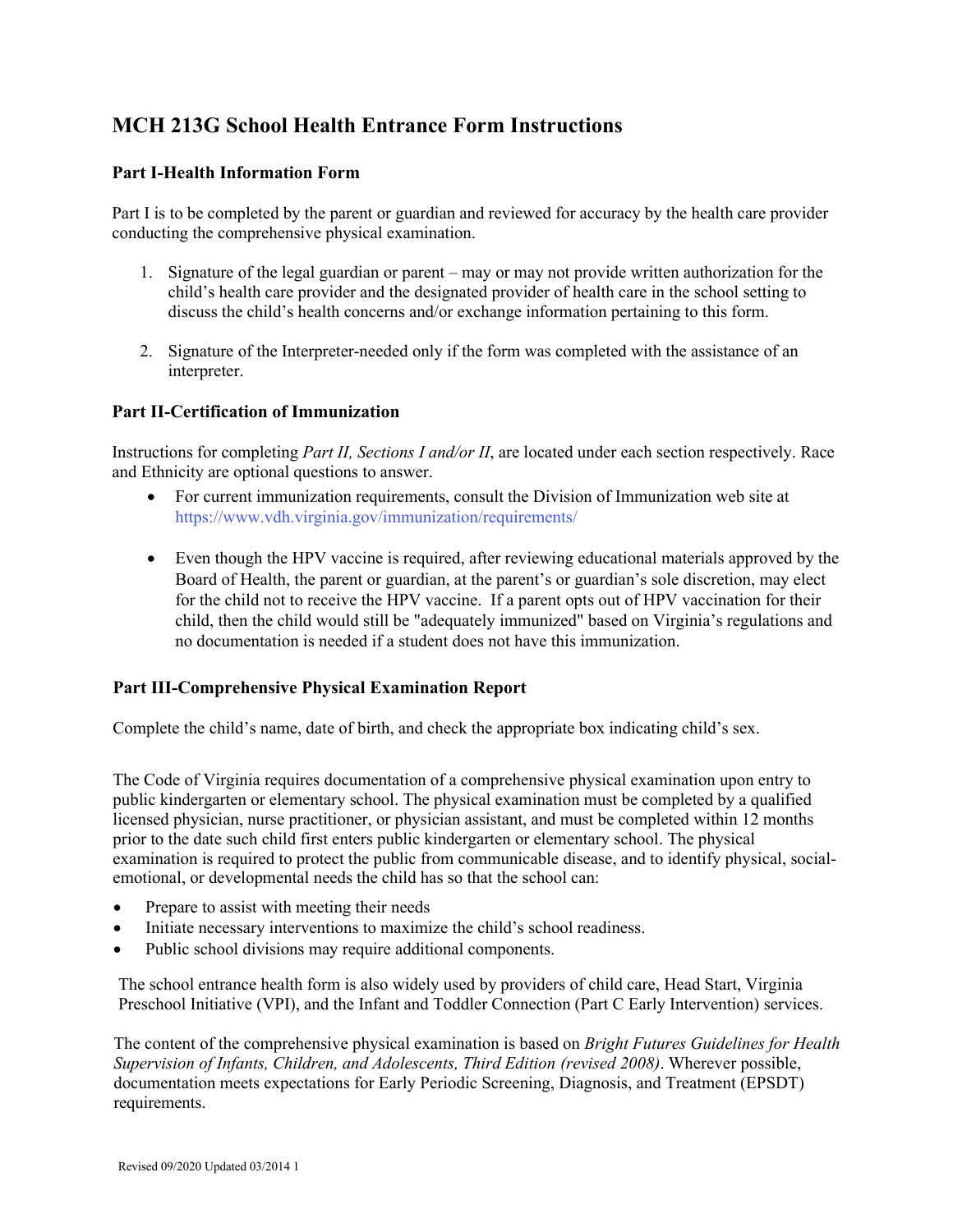# *Health Assessment*

Complete the Health Assessment section as appropriate. Check the boxes for "age/gender appropriate history completed" and "anticipatory guidance provided" to indicate that you have completed these tasks.

## *TB Screening*

- All children should be screened for risk factors for tuberculosis (TB) prior to school entry. Some school systems have specific requirements for screening certain populations, and providers should be knowledgeable of the requirements for their localities.
- All children should be screened for symptoms of active TB disease. Older children can present with classic TB symptoms to include productive cough, fever, night sweats, weight loss, poor appetite and fatigue. Younger children may present with non-specific symptoms such as failure to gain weight, poor appetite and fatigue instead of the classic TB symptoms. All children with symptoms should receive further evaluation with a chest x-ray, and/or other examinations as appropriate to rule out active disease.
- Children should then be screened for potential risks for acquiring TB infection. Those with a risk factor should receive a test for TB infection, either a tuberculin skin test or an interferon gamma release assay (IGRA). Children testing positive for TB infection should have a chest x-ray and any additional follow-up needed, based on the results of the x-ray and clinical evaluation. Risks for acquiring TB infection include: close contact with a household member or other individual with active TB disease, birth or residence in a TB endemic country, and travel to or visitors from TB endemic countries. Please refer to the [High-Burden-TB-Countries List](https://www.vdh.virginia.gov/content/uploads/sites/175/2020/01/High-Burden-TB-Countries-2020.pdf) and [Resistant TB High](https://www.vdh.virginia.gov/content/uploads/sites/175/2020/01/RR_MDR_burden_countries_2020.pdf)  [Burden.](https://www.vdh.virginia.gov/content/uploads/sites/175/2020/01/RR_MDR_burden_countries_2020.pdf) Persons from these countries should be screened for TB and TB infection. Persons from countries not found on this list should only be tested if symptomatic or if they have risk factors.
- A sample TB risk assessment form and instructions is available at: [TB Risk Assessment Form](https://www.vdh.virginia.gov/content/uploads/sites/112/2016/10/TB-Risk-Assessment-512-Form-11-2016-Fillable.pdf) an[d TB Risk Assessment Form Instructions](https://www.vdh.virginia.gov/content/uploads/sites/112/2016/10/512-Instructions_Nov-2016-1.pdf)
- If a child has no risk factor for acquiring TB infection, and no symptoms compatible with active TB disease, check the appropriate box, "no risk for TB infection identified" or "no symptoms compatible with active TB disease". All others will require further evaluation prior to school entry.
- Information on diagnosing active TB disease and TB infection in children and adolescents is located in the American Academy of Pediatrics *Redbook: 2012 Report of the Committee on Infectious Diseases.*
- For additional questions regarding Tuberculosis screening, contact the Virginia Department of Health TB Control and Prevention Program by telephone at 804.864.7906.

Note: *Some localities may require TB tests on all children for school or other program entry.* 

#### *Physical Examination*

Check the appropriate box for each body system examined using the following guide:

- 1= Within normal limits
- 2= Abnormal finding

3= Referred for evaluation or treatment (Indicates that the provider has made a direct referral to another provider, or advised the parent/guardian to follow up with another provider)

Revised 09/2020 Updated 03/2014 2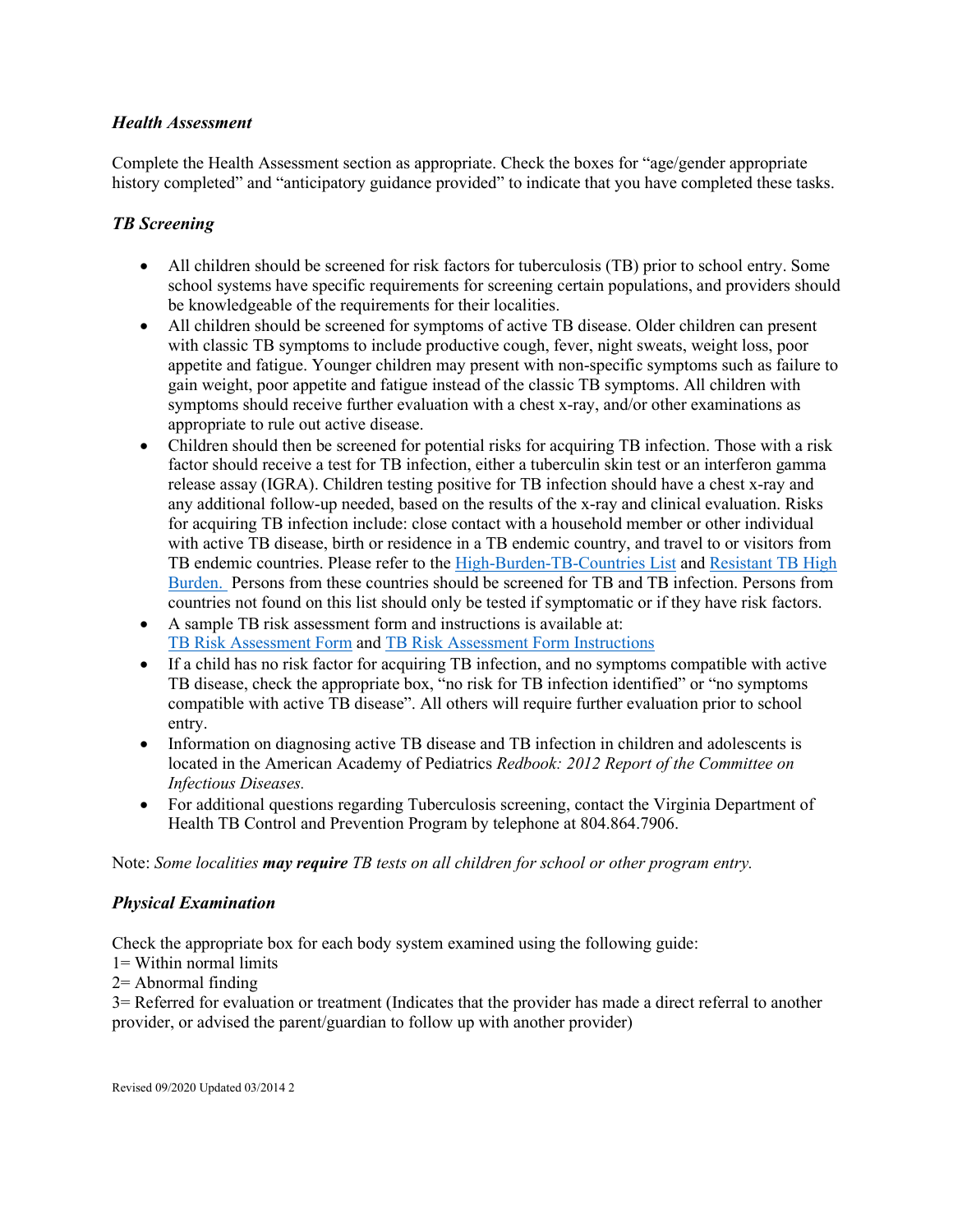# *Early Periodic Screening, Diagnosis, & Treatment (EPSDT) Screens Required for Head Start*

EPSDT screening and diagnostic tests are required for students entering Head Start programs. For other children, lead or anemia screen test results may be noted in this section as information for the personnel reviewing the form.

- EPSDT screening includes:
	- o Blood lead (test at age 1 and 2, or age 3 if not previously done)
	- o Anemia (hemoglobin or hematocrit annually at ages 2 5)

Document the specific results and the date of each in the spaces provided

# *Developmental Screen*

Screening for age appropriate development is a critical component of well child care and is integral to identifying children who may need assistance in the school or other structured environment. The established standard of well child care recognizes the use of a standardized tool for assessing development. Examples of tools that have been validated and found to be efficient for use in provider offices include: Parent's Evaluation of Developmental Skills (PEDS) and Ages and Stages Questionnaires (ASQ). *Bright Futures* milestones are also used in such screening.

Assessment Method: Indicate the tool or method used to evaluate the child. Note the results:

- Check in the column if findings are within the normal range
- Specify any/all concerns identified in the appropriate row/column
- Check if you referred the child for further evaluation (either made a direct referral to another provider, or advised the parent to follow up)

# *Hearing Screen*

Check the box for the screening method used and indicate the results for each method.

Pure tone audiometer should be screened at 20 dB HL in each ear.

Check the boxes as applicable:

- $\Box$  Referred to audiologist/ENT (if child does not pass at the 20 dB level)
- $\Box$  Permanent hearing loss previously identified: Left Right

 $\Box$  Hearing aid or other assistive device (such as cochlear implant)

 $\Box$  If you are unable to complete a hearing screen, check the box "unable to test – needs rescreen" and this will alert school personnel to conduct a hearing screen.

# *Vision Screen*

Check the box indicated if the test was performed with the child wearing corrective lenses. Indicate the results of a stereopsis screen, if conducted (up to age 9); check the appropriate box if not. Indicate the results of the distance acuity screen and note the test used; examples include Snellen letters, Snellen numbers, tumbling E chart, Picture tests, Allen figures. Distance testing at 10 feet is recommended.

Revised 09/2020 Updated 03/2014 3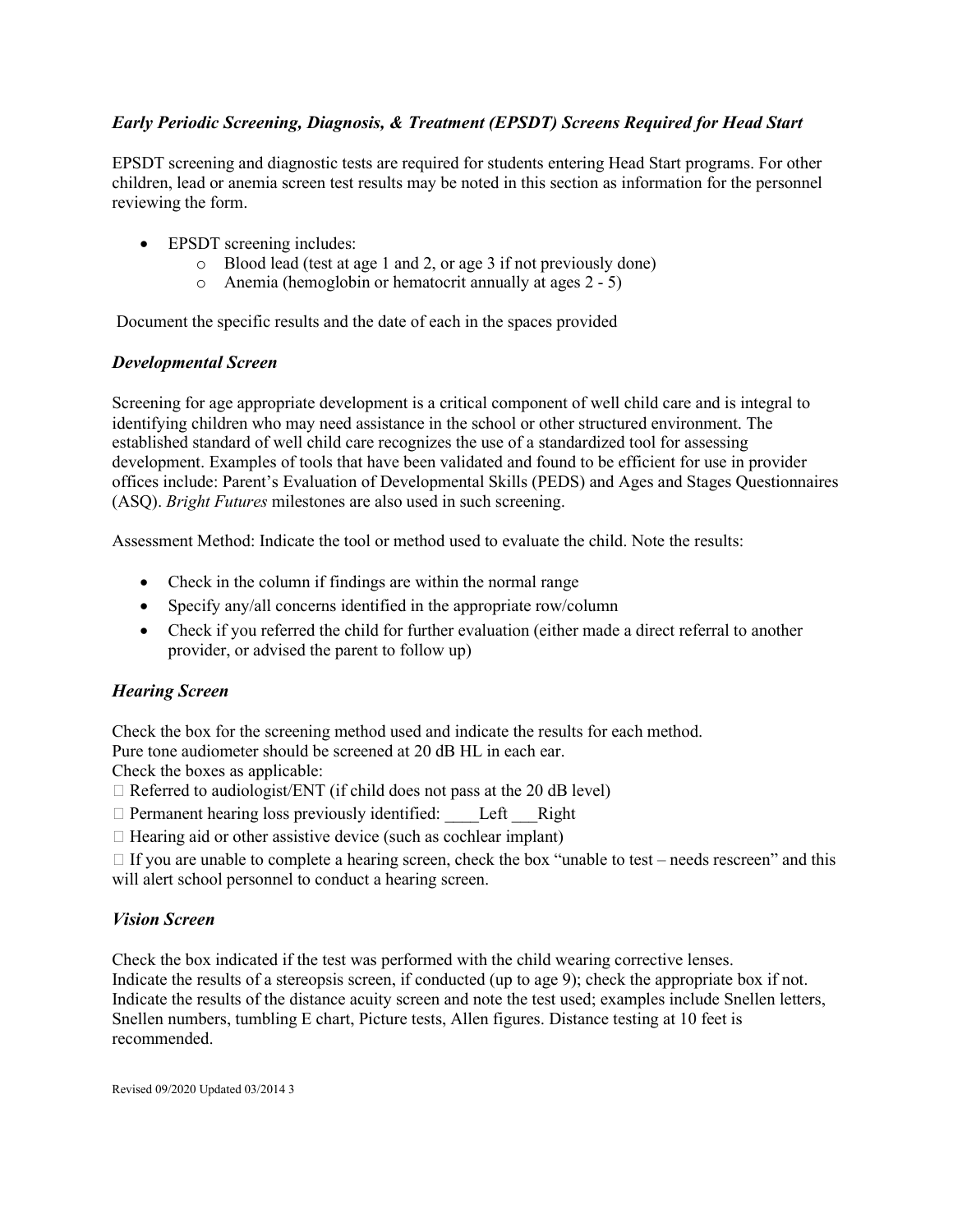Check the boxes as applicable:

- □ Pass
- $\Box$  Referred to eye doctor (results greater than 20/40 with either eye if child is 3 5 years old, or 20/30 if 6 years or older, or if there is a two-line difference between the eyes even in the passing range)
- $\Box$  If you are unable to complete a vision screen, check the box "unable to test needs rescreen" and this will alert school personnel to conduct a vision screen.

## *Dental Screen*

Dental caries (tooth decay) is the most common chronic disease in children. At the time of school entry, all children should be receiving routine preventive care in a dental office (dental home). "The American Academy of Pediatric Dentistry (AAPD) supports the concept of a dental home for all infants, children, adolescents, and persons with special health care needs. The dental home is inclusive of all aspects of oral health that result from the interaction of the patient, parents, dentists, dental professionals, and non-dental professionals. Children who have a dental home are more likely to receive appropriate preventive and routine oral health care. Referral by the primary care physician or health provider has been recommended, based on risk assessment, as early as six months of age, six months after the first tooth erupts, and no later than 12 months of age. The AAPD encourages parents and other health care providers to help every child establish a dental home by 12 months of age" (American Academy of Pediatric Dentistry, 2012). Perform a visual examination of the teeth and mouth, lifting the lip to observe the condition of the gums. Based on your exam findings, check the appropriate box:

 $\Box$  Problem Identified: Referred for treatment (there are signs of caries, periodontal disease, soft tissue pathology, or a significant abnormal orthodontic condition requiring additional evaluation or corrective intervention in a dental office), www.vdh.virginia.gov/ofhs/childandfamily/dental/  $\Box$  No Problem: Referred for prevention (there is no evidence of pathology and the mouth appears normal, but the child is not currently receiving routine preventive dental care) to include dental sealants and fluoride varnish applications

 $\Box$  No Referral: Already receiving care in a dental home (the mouth appears normal, and the child receives regular dental care, including preventive dental services; sealants and fluoride varnish applications, as reported by the parent). *Note:* the child may have had a single or recent dental visit for an acute problem such as a broken tooth. This alone does not constitute a dental home.

# **Use the** *Recommendations to (Pre) School, Child Care, or Early Intervention Personnel* **section to summarize any diagnoses, abnormal findings, or concerns from the physical examination that are of significance.**

#### *Recommendations to (Pre) School, Child Care, or Early Intervention Personnel*

This box communicates specific information about the child to the school or other program he/she will be entering. It is your opportunity to inform the school/program about this child's health status, special needs or considerations, and communicate any concerns that may help the school/program prepare for the child. *This box must be completed in order for the form to be accepted by (pre)school personnel.*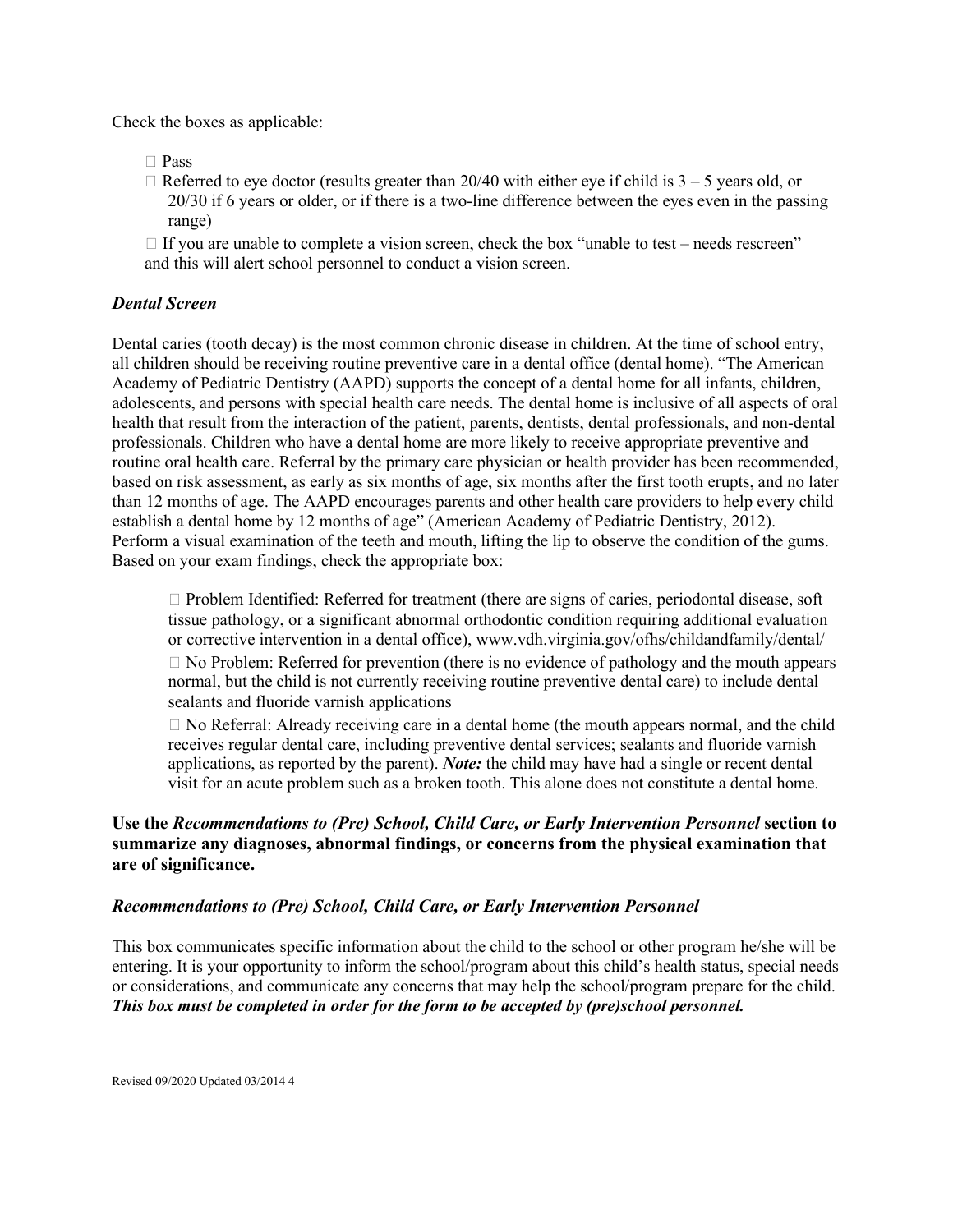#### **Summary of Findings**:

 $\Box$  Check the box for **Well Child** – if no conditions are identified of concern to school program activities" if the findings from your examination and screening are all within normal range, or not significant to the child's school entry, e.g., an acute upper respiratory infection.

 $\Box$  Check the box for **Conditions identified** – if conditions are identified and are important to schooling or physical activity" if there were any diagnoses or substantive abnormal findings on your examination or screening that should be flagged for school personnel, e.g., asthma, eczema, heart murmur. Use the space provided to summarize such findings from your exam or screenings.

**Allergy:** Check the type of allergy, specify the allergen, the type of reaction, and the response required.

 **Individualized Health Care Plan (IHP) Needed:** Note if an individualized care plan (IHP) is needed for any identified health condition such as asthma, diabetes, seizure disorder, severe allergy, etc. The parent will need to collaborate with the child's health care provider and provide required physician orders for school personnel. The care plan will be initiated by the school nurse and does not need to accompany this form at the time of enrollment.

□ Restricted Activity: Indicate any restrictions to physical activity, required assistive devices, or any limitations the child has which needs to be communicated to school personnel.

 **Developmental Evaluation**: Note if the child already has a current individualized education plan (IEP), or specify any further evaluation needs.

 **Medication:** Note if the child routinely takes medication, and further document if medication must be administered while student is at school. If this is the case, parents will need to provide the school with physician orders, parental authorization, and medication/supplies to administer medication. The parent should check with the school for the appropriate form and documentation needed. Parental authorization does not need to accompany this form at the time of enrollment.

 **Special Diet:** Document special dietary needs that have medical implications, e.g., metabolic restrictions, tube feedings. The parent will need to communicate any special dietary requests to school nutrition services and/or the school nurse. Parents will need to provide physician orders, parental authorization, and supplies to school personnel.

 **Special Needs:** Summarize any special health care needs (not otherwise addressed here) of which school personnel should be aware, i.e., oxygen, treatments, etc.

 **Other Comments:** Document any other findings or recommendations that will help school or other program personnel prepare for the child, or assist the child's family.

#### *Health Care Professional's Certification:*

Provide the requested information about the provider who completed the exam and practice location contact information. *The signature line must be completed*. An electronic signature as well as a signature stamp is acceptable.